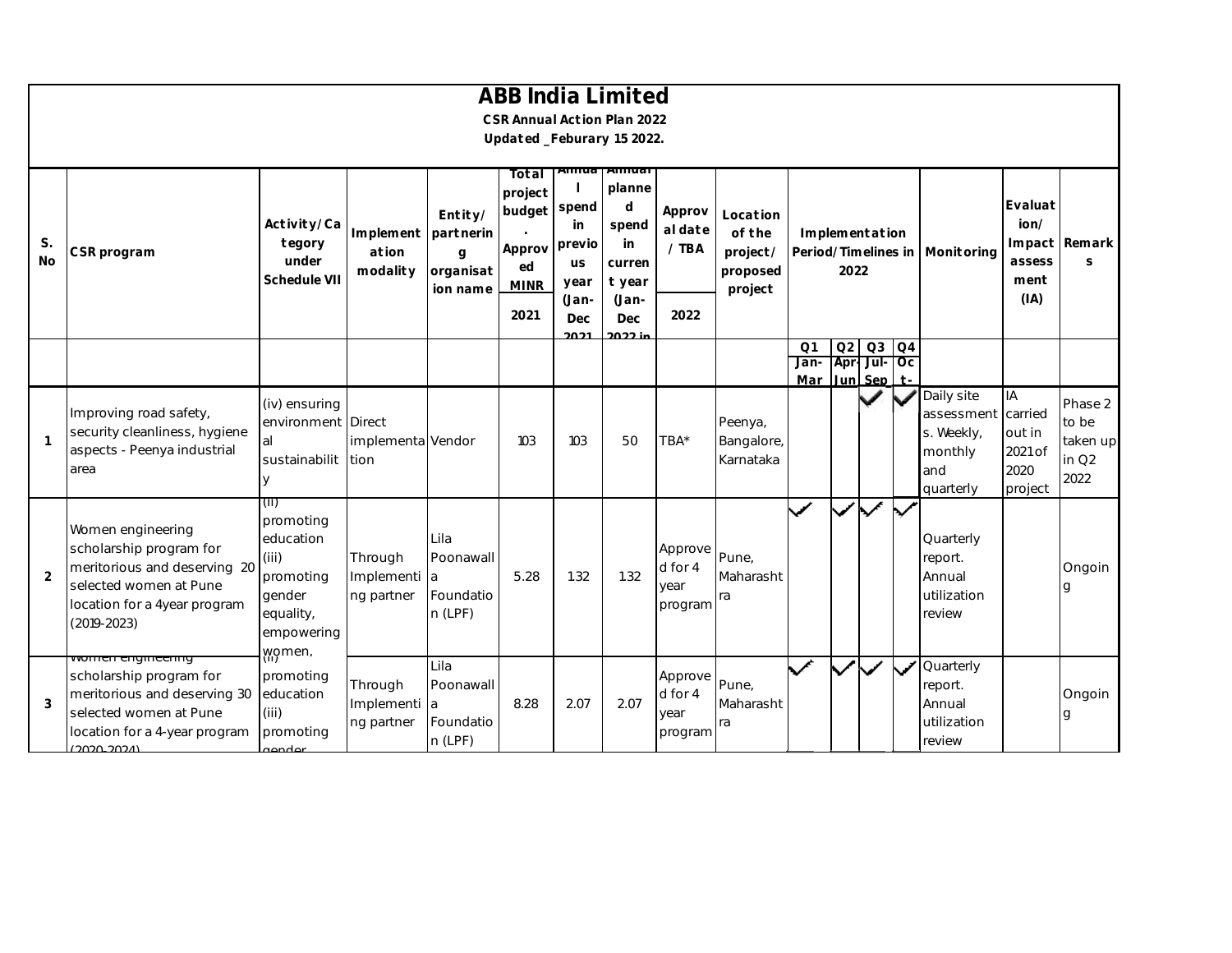| $\overline{4}$ | Women engineering<br>scholarship program for<br>meritorious and deserving 50<br>selected women at Bangalore<br>location for a 4-year program<br>$(2021 - 2025)$ | (ii)<br>promoting<br>education<br>(iii)<br>promoting<br>gender<br>equality,<br>empowering<br>women. | Through<br>Implementi<br>ng partner | Lila<br>Poonawall<br>a<br>Foundatio<br>$n$ (LPF) | 16.9 | 4.31 | 4.31 | Approve<br>d for 4<br>year<br>program | Bangalore,                                       |              |   | Quarterly<br>report.<br>Annual<br>utilization<br>review | <b>TBC</b>              | Ongoin<br>g                                                   |
|----------------|-----------------------------------------------------------------------------------------------------------------------------------------------------------------|-----------------------------------------------------------------------------------------------------|-------------------------------------|--------------------------------------------------|------|------|------|---------------------------------------|--------------------------------------------------|--------------|---|---------------------------------------------------------|-------------------------|---------------------------------------------------------------|
| 5              | Operation of mobile health<br>care units for Karnataka                                                                                                          | (i)<br>'promoting<br>health care<br>including<br>preventive<br>health care"                         | Through<br>Implementi<br>ng partner | HelpAge<br>India                                 | 10   | 2.97 | 2.97 | Approve<br>d for 4<br>year            | Peenya,<br>Nelamang<br>ala.<br>program Karnataka |              |   | Quarterly<br>report.<br>Annual<br>utilization<br>review |                         | Ongoin<br>g                                                   |
| 6              | Operation of mobile health<br>care units for Gujarat                                                                                                            | (i)<br>'promoting<br>health care<br>including<br>preventive<br>health care"                         | Through<br>Implementi<br>ng partner | HelpAge<br>India                                 | 9    | 2.97 | 2.97 | Approve<br>d for 4<br>year<br>program | Vadodara,<br>Gujarat                             |              |   | Quarterly<br>report.<br>Annual<br>utilization<br>review |                         | Ongoin<br>g                                                   |
| $\overline{7}$ | Operation of mobile health<br>care units for Maharashtra                                                                                                        | (i)<br>'promoting<br>health care<br>including<br>preventive<br>health care"                         | Through<br>Implementi<br>ng partner | HelpAge<br>India                                 | 7.44 | 2.83 | 2.73 | Approve<br>d for 4<br>year<br>program | Nashik,<br>Maharasht<br>ra                       |              |   | Quarterly<br>report.<br>Annual<br>utilization<br>review |                         | Ongoin<br>q                                                   |
| 8              | Operation of mobile health<br>care units for Haryana                                                                                                            | (i)<br>'promoting<br>health care<br>including<br>preventive<br>health care"                         | Through<br>Implementi<br>ng partner | HelpAge<br>India                                 | 7.79 | 2.86 | 2.84 | Approve<br>d for 4<br>year<br>program | Faridabad,<br>Haryana                            | $\checkmark$ |   | Quarterly<br>report.<br>Annual<br>utilization<br>review | To be<br>carried<br>out | Ongoin<br>g                                                   |
| $\mathsf{Q}$   | Special education and<br>mentoring to Govt school<br>children across 98 Govt.<br>schools in Nelamangala                                                         | (ii)<br>promoting<br>education,<br>especially<br>among<br>children                                  | Through<br>Implementi<br>ng partner | Sivasri<br>Charitable<br>Trust                   |      | 3.7  | 3.7  | TBA*                                  | Nelamang<br>ala<br>Bangalore                     |              | ✓ | Quarterly<br>report.<br>Annual<br>utilization<br>review |                         | Ongoin<br>g<br>.Renewa<br>with<br>approval<br>in June<br>2022 |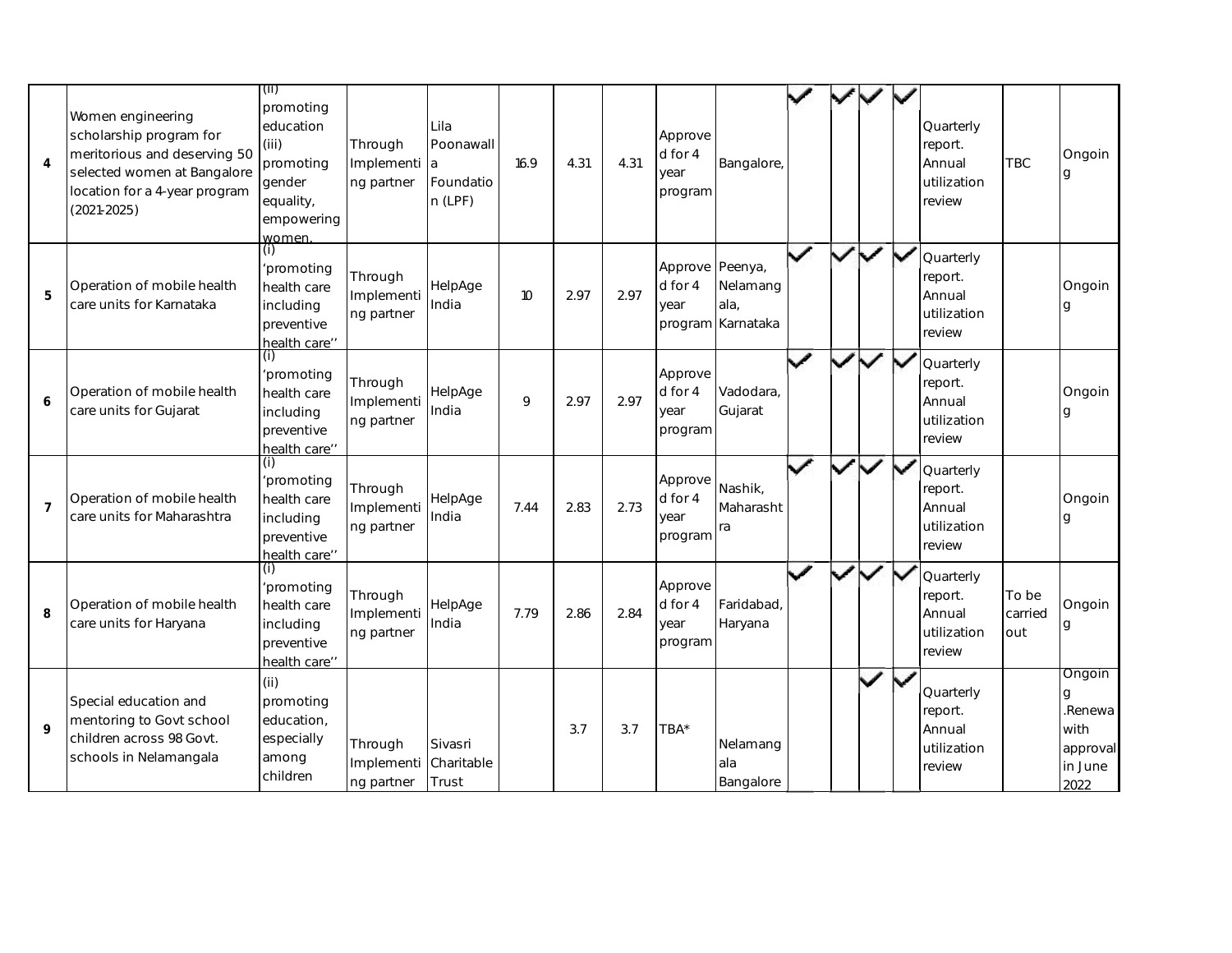| 10 | Special school to mainstream<br>200 children with disability                               | (i)<br>promoting<br>education.<br>including<br>special<br>education<br>for the<br>differently<br>abled | Through<br>Implementi<br>ng partner     | Associatio<br>n of<br>People<br>with<br>Disability<br>(APD) | 10 <sup>10</sup> |             | 10 <sup>°</sup> | Approva<br>I in Feb<br>2022<br>meeting                    | Bangalore,<br>Karnataka                                    |                          |                         |  | Quarterly<br>report.<br>Annual<br>utilization<br>review | IA<br>carried<br>out in<br>2021 of<br>2020<br>project | approval<br>in Feb<br>2022                              |
|----|--------------------------------------------------------------------------------------------|--------------------------------------------------------------------------------------------------------|-----------------------------------------|-------------------------------------------------------------|------------------|-------------|-----------------|-----------------------------------------------------------|------------------------------------------------------------|--------------------------|-------------------------|--|---------------------------------------------------------|-------------------------------------------------------|---------------------------------------------------------|
| 11 | Science education to around<br>95 Govt. school children<br>across ABB India<br>communities | (ii)<br>promoting<br>education,<br>especially<br>among<br>children                                     | Through<br>Implementi nal<br>ng partner | Agastya<br>Internatio<br>Foundatio                          | 10 <sup>°</sup>  | $\mathbf 0$ | $\Omega$        |                                                           | Karnataka,<br>Maharasht<br>O ra,<br>Haryana,<br>Karnataka, |                          | $\checkmark$            |  | Quarterly<br>report.<br>Annual<br>utilization<br>review | IA<br>carried<br>out in<br>2021 of<br>2020<br>project | Currentl<br>y on<br>hold as<br>schools<br>are<br>closed |
| 12 | Udayan Shalini Fellowship for<br>50 girls at Faridabad                                     | (ii)<br>promoting<br>education, (iii<br>promoting<br>gender<br>equality,<br>empowering<br>women.       | Through<br>Implementi<br>ng partner     | Udayan<br>Care                                              | 1.15             | 0.385       |                 | (0.365)<br>approve<br>$0.365$ d for a 3<br>year<br>period | Faridabad,<br>Haryana                                      |                          |                         |  | Quarterly<br>report.<br>Annual<br>utilization<br>review |                                                       | 3 year<br>program<br>underwa                            |
| 13 | Community IT skill center<br>(new batch of 50 Girls)                                       | (ii)<br>promoting<br>education, (iii<br>promoting<br>gender<br>equality.                               | Through<br>Implementi<br>ng partner     | Udayan<br>Care                                              | 2.29             | 2.29        |                 | (2.29)<br>TBA*                                            | Faridabad,<br>Haryana                                      | $\overline{\phantom{a}}$ | $\overline{\mathbf{v}}$ |  | Quarterly<br>report.<br>Annual<br>utilization<br>review |                                                       | Opex<br>renewal<br>and<br>approval<br>planned<br>in Sep |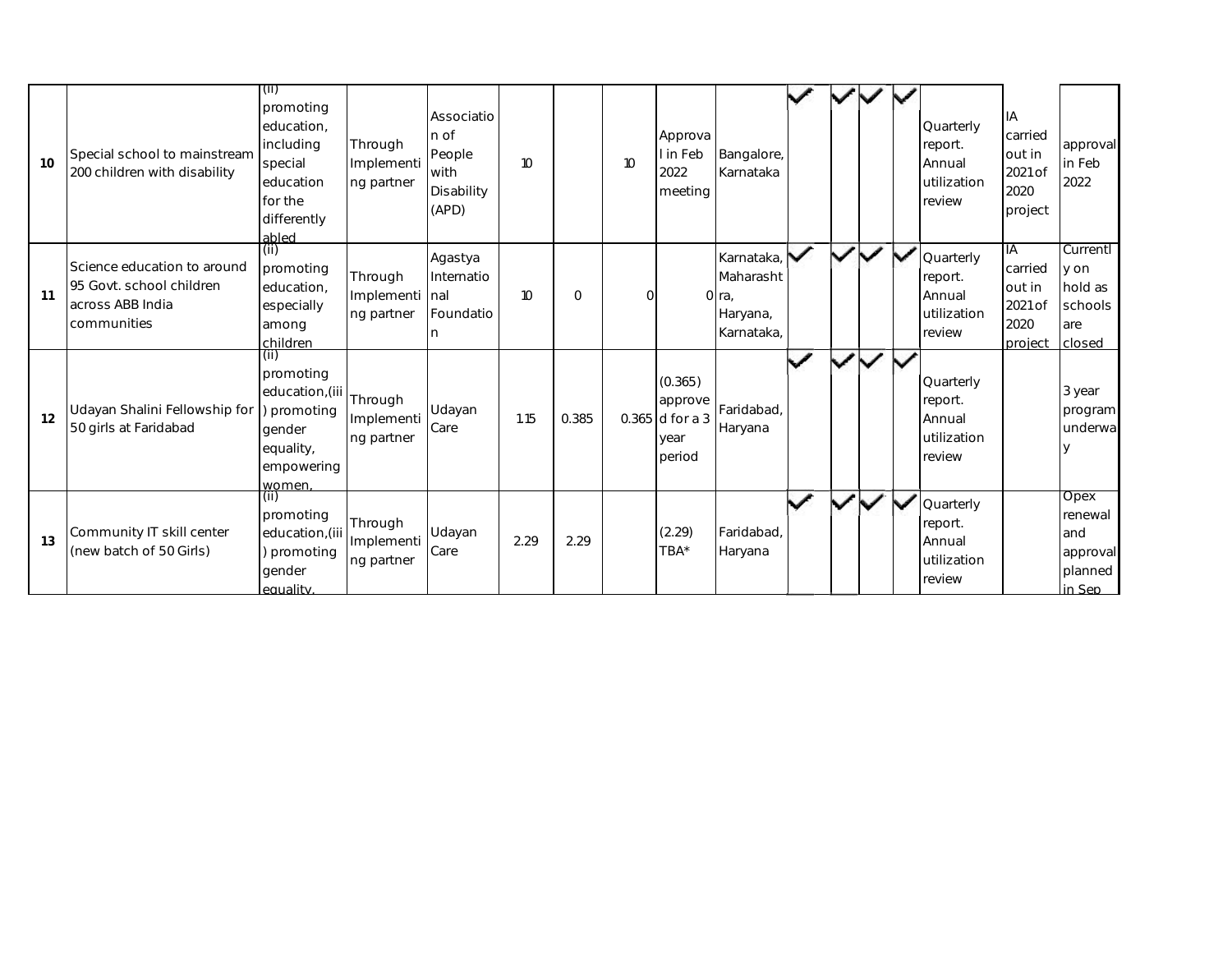| 14 | Water management in villages<br>of Nashik 1 water check dam<br>construction                         | (i) making<br>available<br>safe drinking<br>water. (iv)<br>ensuring<br>environment<br>al<br>sustainabilit<br>y, ecological<br>balance,<br>protection of<br>flora and<br>fauna,<br>animal<br>welfare,<br>agroforestry,<br>conservation<br>of natural<br>resources<br>and<br>maintaining<br>quality of<br>soil, air and<br>water | Through<br>Implementi Kalyan<br>ng partner | Vanvasi<br>Ashram | 1.2          | 1.2          | $\mathbf 0$ |                                                           | Nashik,<br>0 Maharasht<br>ra |  |              |              | Quarterly<br>report.<br>Annual<br>utilization<br>review | Projet<br>ongoing<br>approval<br>and<br>budget<br>of 2021                                   |
|----|-----------------------------------------------------------------------------------------------------|--------------------------------------------------------------------------------------------------------------------------------------------------------------------------------------------------------------------------------------------------------------------------------------------------------------------------------|--------------------------------------------|-------------------|--------------|--------------|-------------|-----------------------------------------------------------|------------------------------|--|--------------|--------------|---------------------------------------------------------|---------------------------------------------------------------------------------------------|
| 15 | Water management in villages water. (iv)<br>of Nashik additional 3 water<br>check dams constarution | (i) making<br>available<br>safe drinking<br>ensuring<br>environment ng partner<br>al<br>sustainabilit<br>y, ecological                                                                                                                                                                                                         | Through<br>Implementi Kalyan               | Vanvasi<br>Ashram | $\mathsf{O}$ | $\mathsf{O}$ | 4.6         | (4.5)<br>seeking<br>approval<br>in Feb<br>2022<br>meeting | Nashik,<br>Maharasht<br>ra   |  | $\checkmark$ | $\checkmark$ |                                                         | addition<br>al <sub>3</sub><br>water<br>check<br>dam<br>constru<br>ctiona<br>and<br>seeking |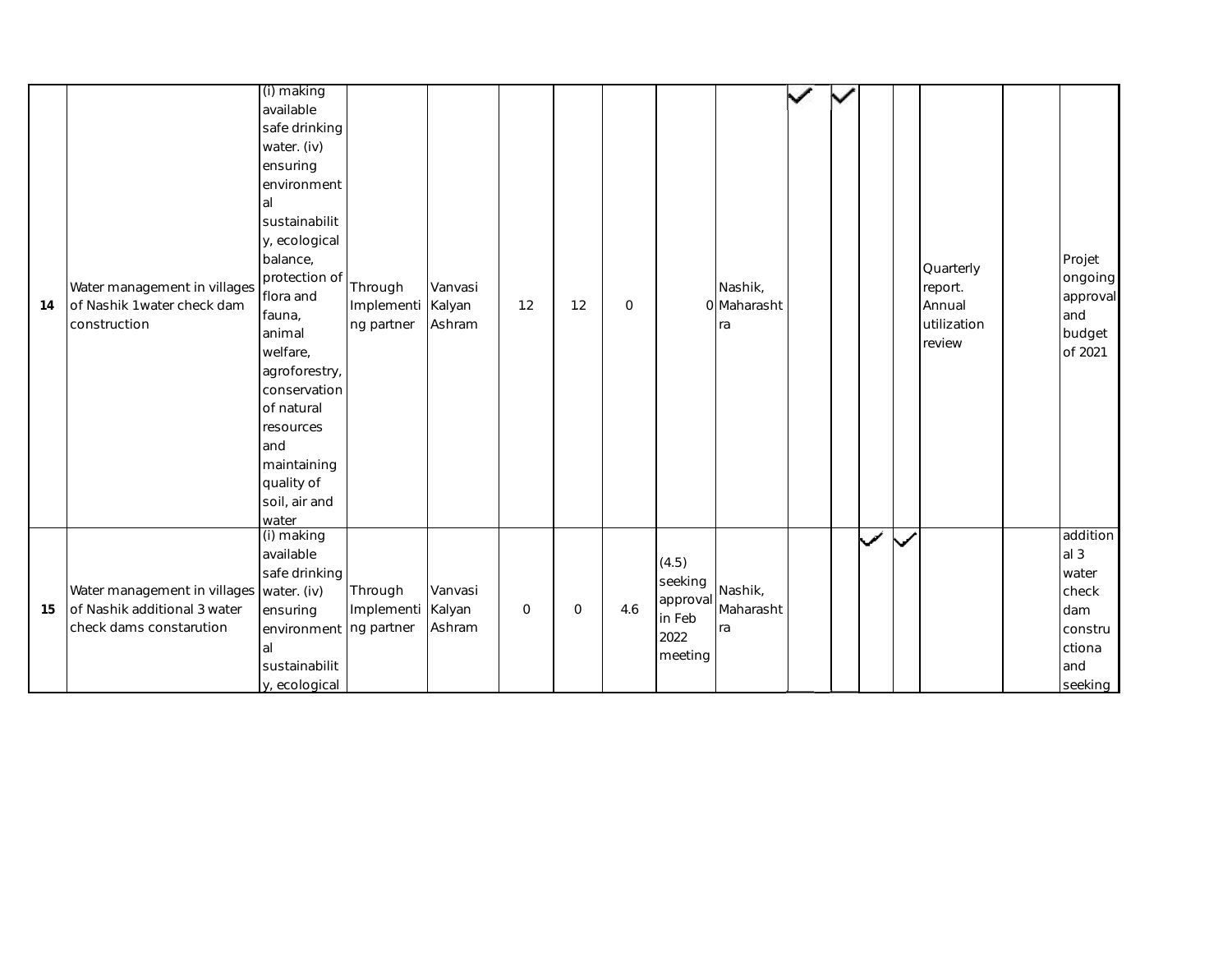| 16 | Supporting an NGO focused<br>on disability: installation of<br>solar power | ii) promoting<br>education,<br>including<br>special<br>education<br>for the<br>differently<br>abled | Through<br>Implementi i Trust,<br>ng partner | Prabodhin<br>Nashik | 0.9         |             | 0     | $\mathbf{O}$  | Nashik,<br>Maharasht<br>ra |  |              |              |                                                         | ongoing<br>approve<br>d in<br>2021.<br>Planned<br>expansi<br>on for<br>addition<br>al scope<br>TBD in<br>March<br>2022 |
|----|----------------------------------------------------------------------------|-----------------------------------------------------------------------------------------------------|----------------------------------------------|---------------------|-------------|-------------|-------|---------------|----------------------------|--|--------------|--------------|---------------------------------------------------------|------------------------------------------------------------------------------------------------------------------------|
| 17 | Suporting education of the<br>mentally challenged children                 | ii) promoting<br>education,<br>including<br>special<br>education<br>for the<br>differently<br>abled | Through<br>Implementi i Trust,<br>ng partner | Prabodhin<br>Nashik |             |             | TBD** | TBD**         | Nashik,<br>Maharasht<br>ra |  |              |              |                                                         | <b>New</b><br>proposa<br>I for<br>2022. To<br>be<br>placed<br>in<br>forthco<br>ming<br>meeting                         |
| 18 | Establishment of science labs<br>in 2 Govt schools in Satpur,<br>Nashik    | ii) promoting<br>education                                                                          | Through<br>Implementi<br>ng partner          | TBD**               | $\mathbf 0$ | $\mathbf 0$ | 0.6   | (0.6)<br>TBA* |                            |  | $\checkmark$ | $\checkmark$ | Quarterly<br>report.<br>Annual<br>utilization<br>review | <b>New</b><br>proposa<br>I for<br>2022. To<br>be<br>placed<br>in<br>forthco<br>ming<br>meeting                         |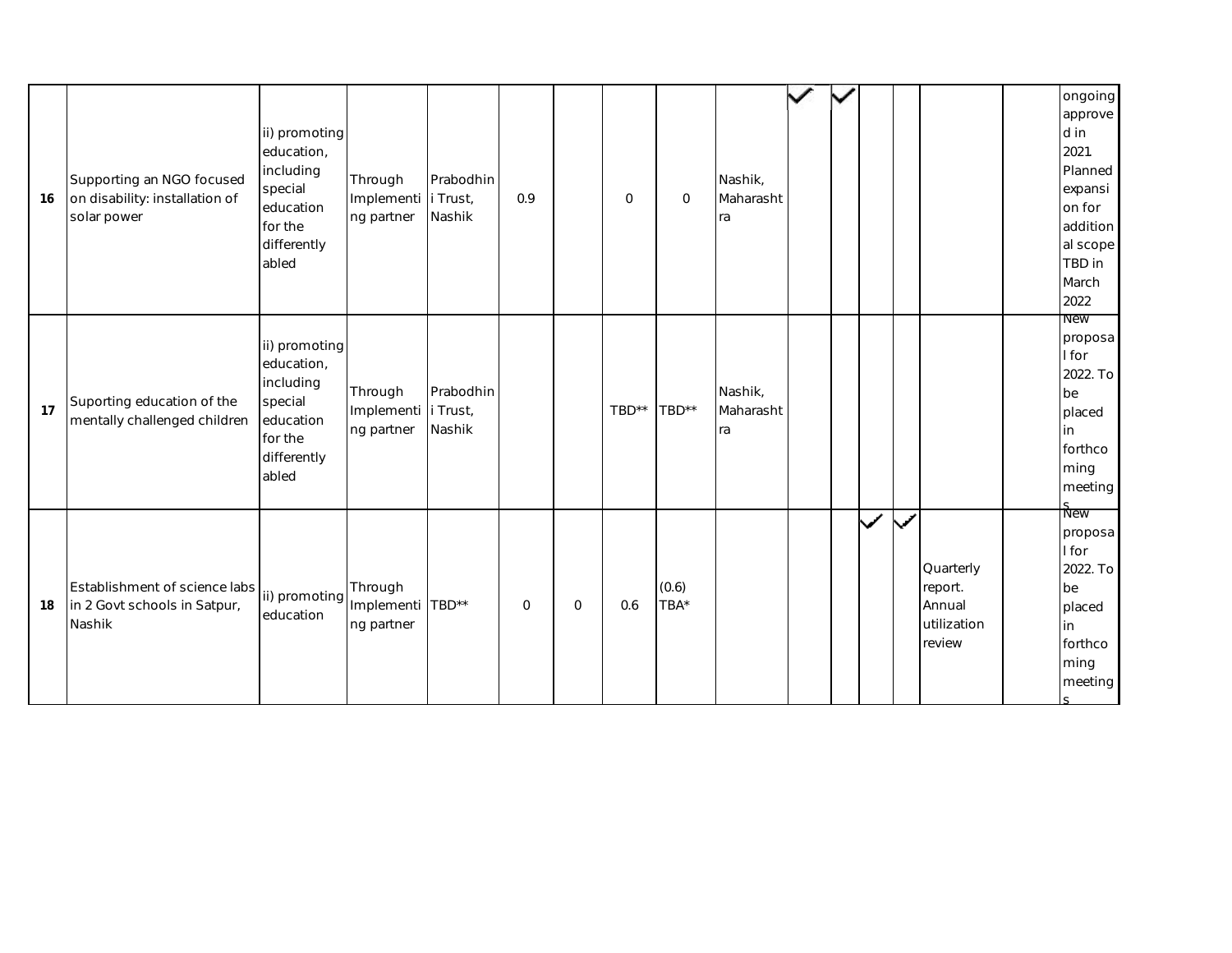| 19 | Supporting differently abled<br>women                                                                            | ii) promoting<br>education,<br>including<br>(iii)<br>promoting<br>gender<br>equality,<br>empowering<br>women,<br>special<br>education<br>for the<br>differently<br>abled, | Through<br>Implementi Gharkul<br>ng partner-<br>Registered<br>Trust | Parivar<br>Sanstha | 3              | 3        | $\Omega$     |             | Nashik.<br>O Maharasht<br>ra | $\checkmark$ | $\checkmark$ |                              |               | Quarterly<br>report.<br>Annual<br>utilization<br>review  | Ongoin<br>g to take<br>a review<br>end of<br>Nov<br>2022                                       |
|----|------------------------------------------------------------------------------------------------------------------|---------------------------------------------------------------------------------------------------------------------------------------------------------------------------|---------------------------------------------------------------------|--------------------|----------------|----------|--------------|-------------|------------------------------|--------------|--------------|------------------------------|---------------|----------------------------------------------------------|------------------------------------------------------------------------------------------------|
| 20 | Skill development program<br>for identified youth                                                                | (iii)<br>promoting<br>education<br>and<br>employment Through<br>enhancing<br>vocation<br>skills and<br>livelihood<br>enhancemen<br>t projects                             | Implementi TBD**<br>ng partner                                      |                    | $\overline{4}$ |          | $\mathbf{0}$ | (4)<br>TBA* | Nashik,<br>Maharasht<br>ra   |              |              | $\checkmark$                 | ╲             | Quarterly<br>report.<br>Annual<br>lutilization<br>review | <b>New</b><br>proposa<br>I for<br>2022. To<br>be<br>placed<br>in<br>forthco<br>ming<br>meeting |
| 21 | Availability of basic education<br>to poor children. In<br>coordination with Zila<br>Parishad and associated NGO | (i)<br>promoting<br>education                                                                                                                                             | Through<br>Implementi TBD**<br>ng partner                           |                    | $\Omega$       | $\Omega$ |              | TBD**       | Nashik,<br>Maharasht<br>ra   |              |              | $\tilde{\blacktriangledown}$ | $\mathcal{L}$ |                                                          |                                                                                                |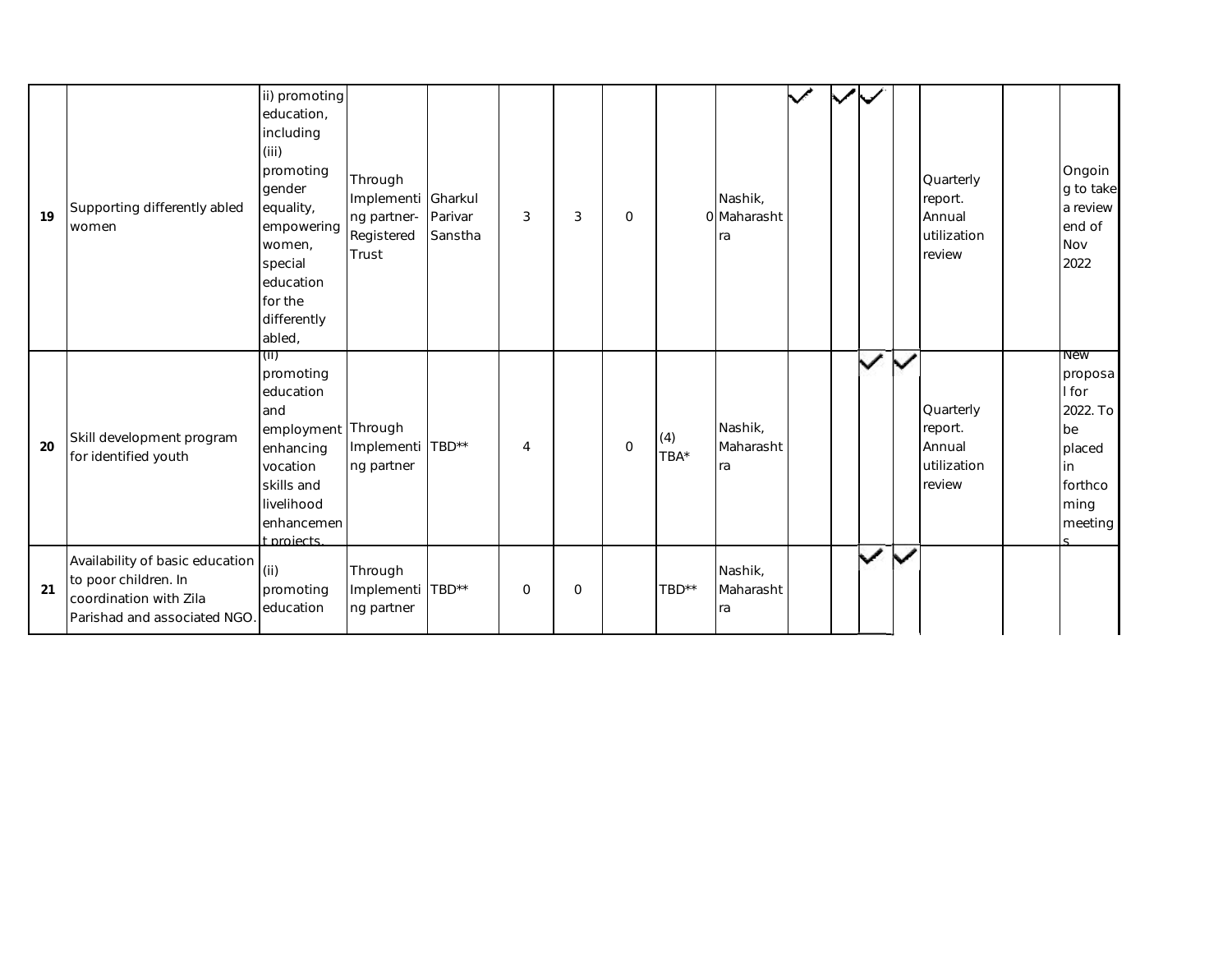| 22 | Public and infrastructure<br>upgradyion in and around<br>ABB India Nashik location               | $\overline{(iv)}$ ensuring<br>environment<br>al<br>sustainabilit<br>y, ecological<br>balance,<br>protection of<br>flora and<br>fauna,<br>animal<br>welfare,<br>agroforestry,<br>conservation<br>of natural<br>resources<br>and<br>maintaining<br>quality of<br>soil, air and | <b>Direct</b><br>implementa<br>tion with<br>identified<br>vendors | TBD**<br>Coordinati<br>ng with<br>Nashik<br>Authoritie<br>s and<br>consultan<br>ts to<br>prepare a<br>holistic<br>proposal. | $\mathbf{O}$ | $\mathbf{O}$ | TBD** | TBA*<br>with<br>budget | Nashik,<br>Maharasht<br>ra             |   |              | Daily site<br>assessment<br>s. Weekly,<br>monthly<br>and<br>quarterly<br>reporting<br>Annual<br>utilization<br>review | Detailed<br>scope is<br>being<br>planned<br>for<br>discussi<br>on.New<br>proposa<br>I for<br>2022. To<br>be<br>placed<br>in<br>forthco<br>ming<br>meeting<br>S |
|----|--------------------------------------------------------------------------------------------------|------------------------------------------------------------------------------------------------------------------------------------------------------------------------------------------------------------------------------------------------------------------------------|-------------------------------------------------------------------|-----------------------------------------------------------------------------------------------------------------------------|--------------|--------------|-------|------------------------|----------------------------------------|---|--------------|-----------------------------------------------------------------------------------------------------------------------|----------------------------------------------------------------------------------------------------------------------------------------------------------------|
| 23 | infrastructure upgradation<br>and medical items supply to<br>Taluk Govt hospital,<br>Nelamangala | 'promoting<br>health care                                                                                                                                                                                                                                                    | Direct<br>implementa<br>tion with<br>identified                   | Vendor                                                                                                                      | $\mathbf{O}$ | 7.5          | 0     | $\Omega$               | neiamang<br>ala,<br>Bangalore<br>Rural | ◢ | $\checkmark$ | Daily site<br>assessment<br>s. Weekly,<br>monthly                                                                     | Approve<br>d in<br>2021.<br>seekina l                                                                                                                          |
| 24 | Environmental education for<br>school children                                                   | iv) ensuring<br>environment<br>al<br>sustainabilit                                                                                                                                                                                                                           | Through<br>Implementi<br>ng partner                               | Nehru<br>Foundatio<br>n For<br>Developm                                                                                     |              | $\circ$      | 3.5   | 3.5                    | Nelamang<br>ala,<br>Bangalore<br>Rural |   |              | Quarterly<br>report.<br>Annual<br>utilization                                                                         | <b>New</b><br>proposa<br>I for<br>2022                                                                                                                         |
| 25 | Community drinking water<br>purification unit at<br>Basavanahalli village,<br>Nelamangala        | iv) ensuring<br>environment<br>al<br>sustainabilit<br>y, ecological<br>balance                                                                                                                                                                                               | Through<br>Implementi<br>ng partner                               | Through<br>identified<br>organisati<br>on-TBD**                                                                             | 3.5          |              | 3.5   | (3)<br>TBA*            | Nelamang<br>ala,<br>Bangalore<br>Rural |   | $\checkmark$ | Quarterly<br>report.<br>Annual<br>utilization<br>review                                                               | New<br>proposa<br>I for<br>2022. To<br>be<br>placed<br>in<br>forthco<br>ming<br>meeting                                                                        |